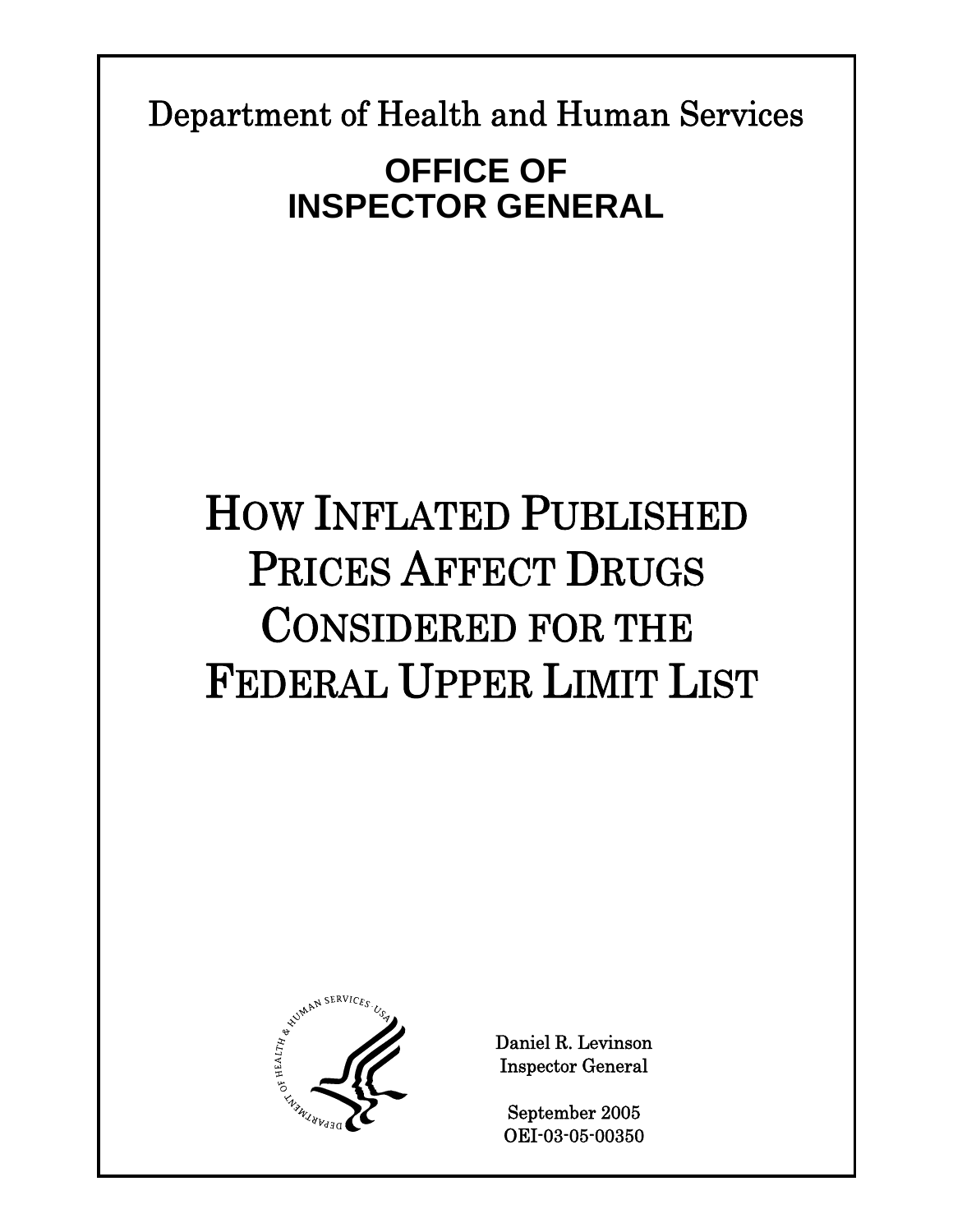# Office of Inspector General

http://oig.hhs.gov

The mission of the Office of Inspector General (OIG), as mandated by Public Law 95-452, as amended, is to protect the integrity of the Department of Health and Human Services (HHS) programs, as well as the health and welfare of beneficiaries served by those programs. This statutory mission is carried out through a nationwide network of audits, investigations, and inspections conducted by the following operating components:

# Office of Audit Services

The Office of Audit Services (OAS) provides all auditing services for HHS, either by conducting audits with its own audit resources or by overseeing audit work done by others. Audits examine the performance of HHS programs and/or its grantees and contractors in carrying out their respective responsibilities and are intended to provide independent assessments of HHS programs and operations in order to reduce waste, abuse, and mismanagement and to promote economy and efficiency throughout HHS.

# Office of Evaluation and Inspections

The Office of Evaluation and Inspections (OEI) conducts management and program evaluations (called inspections) that focus on issues of concern to the HHS, Congress, and the public. The findings and recommendations contained in the inspections generate rapid, accurate, and up-to-date information on the efficiency, vulnerability, and effectiveness of departmental programs. OEI also oversees State Medicaid Fraud Control Units which investigate and prosecute fraud and patient abuse in the Medicaid program.

# Office of Investigations

The Office of Investigations (OI) conducts criminal, civil, and administrative investigations of allegations of wrongdoing in HHS programs or to HHS beneficiaries and of unjust enrichment by providers. The investigative efforts of OI lead to criminal convictions, administrative sanctions, or civil monetary penalties.

# Office of Counsel to the Inspector General

The Office of Counsel to the Inspector General (OCIG) provides general legal services to OIG, rendering advice and opinions on HHS programs and operations and providing all legal support in OIG's internal operations. OCIG imposes program exclusions and civil monetary penalties on health care providers and litigates those actions within HHS. OCIG also represents OIG in the global settlement of cases arising under the Civil False Claims Act, develops and monitors corporate integrity agreements, develops compliance program guidances, renders advisory opinions on OIG sanctions to the health care community, and issues fraud alerts and other industry guidance.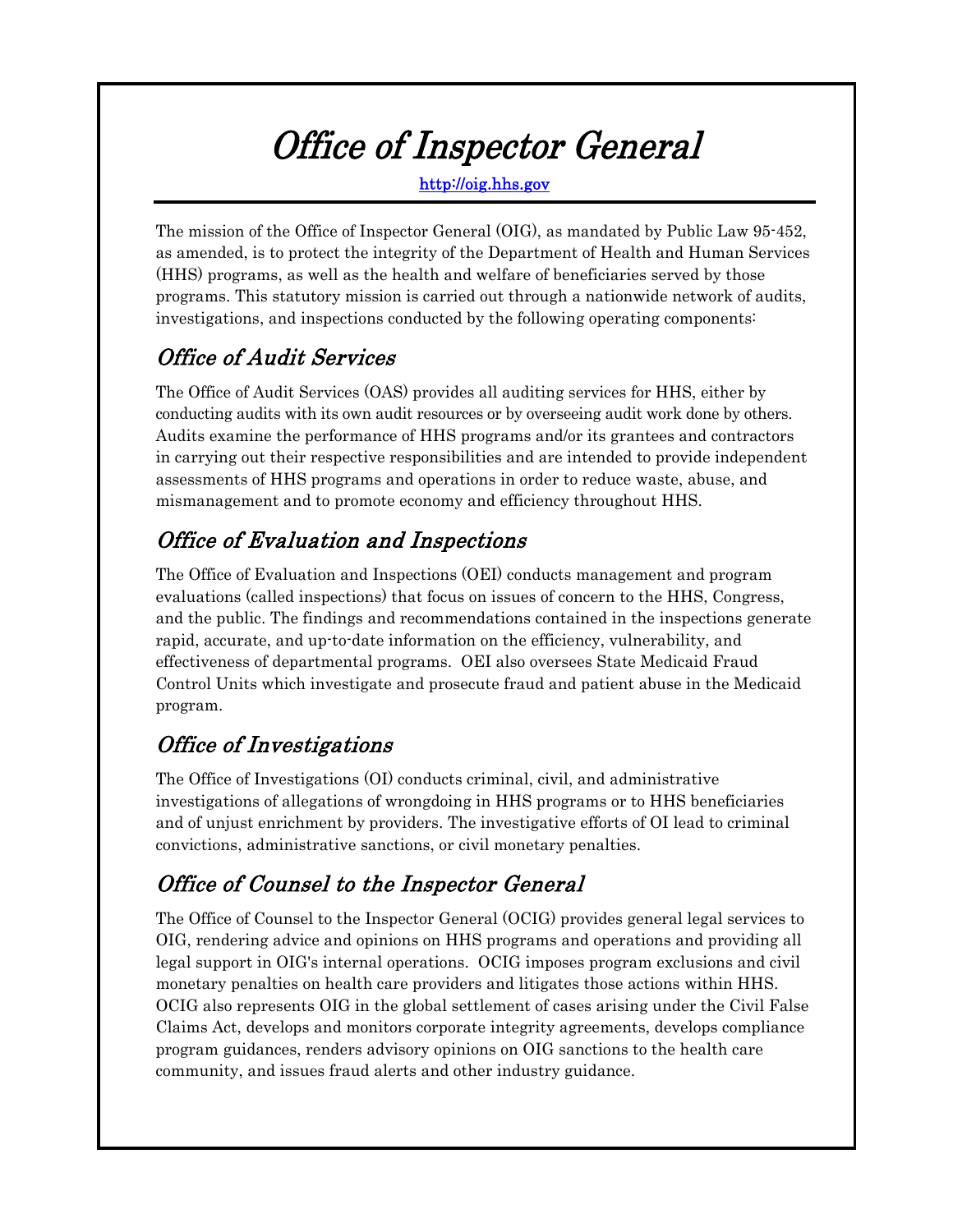### **OBJECTIVE**

To determine (1) the extent to which the mandated method for calculating Medicaid Federal upper limit amounts causes qualified products to be excluded from the Federal upper limit list and (2) the potential financial implications of these exclusions to Medicaid.

### **BACKGROUND**

The Federal upper limit program was put in place to ensure that the Federal Government acts as a prudent payer by taking advantage of current market prices for multiple-source drugs. Statutory and regulatory criteria generally require the Centers for Medicare & Medicaid Services (CMS) to include a drug on the Federal upper limit list if: (1) at least three versions of the drug are rated as therapeutically equivalent by the Food and Drug Administration (FDA), and (2) the drug has at least three suppliers listed in current editions of national compendia. The Federal upper limit amount for a drug is set at 150 percent of the published price for the least costly, therapeutically equivalent product found in national compendia plus a reasonable dispensing fee.

CMS applies an additional standard in determining which drugs should be subject to Federal upper limits. According to CMS staff, only drugs for which a Federal upper limit could potentially lead to savings should be included on the Federal upper limit list. Therefore, if a drug does not have a published price that, when multiplied by 150 percent, is lower than the average wholesale price (AWP) (upon which reimbursement is typically based), CMS does not include the product.

For the covered outpatient drugs of a manufacturer to be eligible for Federal matching funds under Medicaid, section 1927(a)(1) of the Social Security Act mandates that the manufacturer must enter into a rebate agreement with CMS and pay quarterly rebates to State Medicaid agencies. Under these rebate agreements and the law, manufacturers must provide CMS with the average manufacturer prices (AMP) for each of their covered drugs on a quarterly basis. Pursuant to Federal statute, the AMP is the average price paid to a manufacturer for a drug in the United States by wholesalers for drugs distributed to the retail pharmacy class of trade, net of customary prompt pay discounts. The Medicare Prescription Drug, Improvement, and Modernization Act of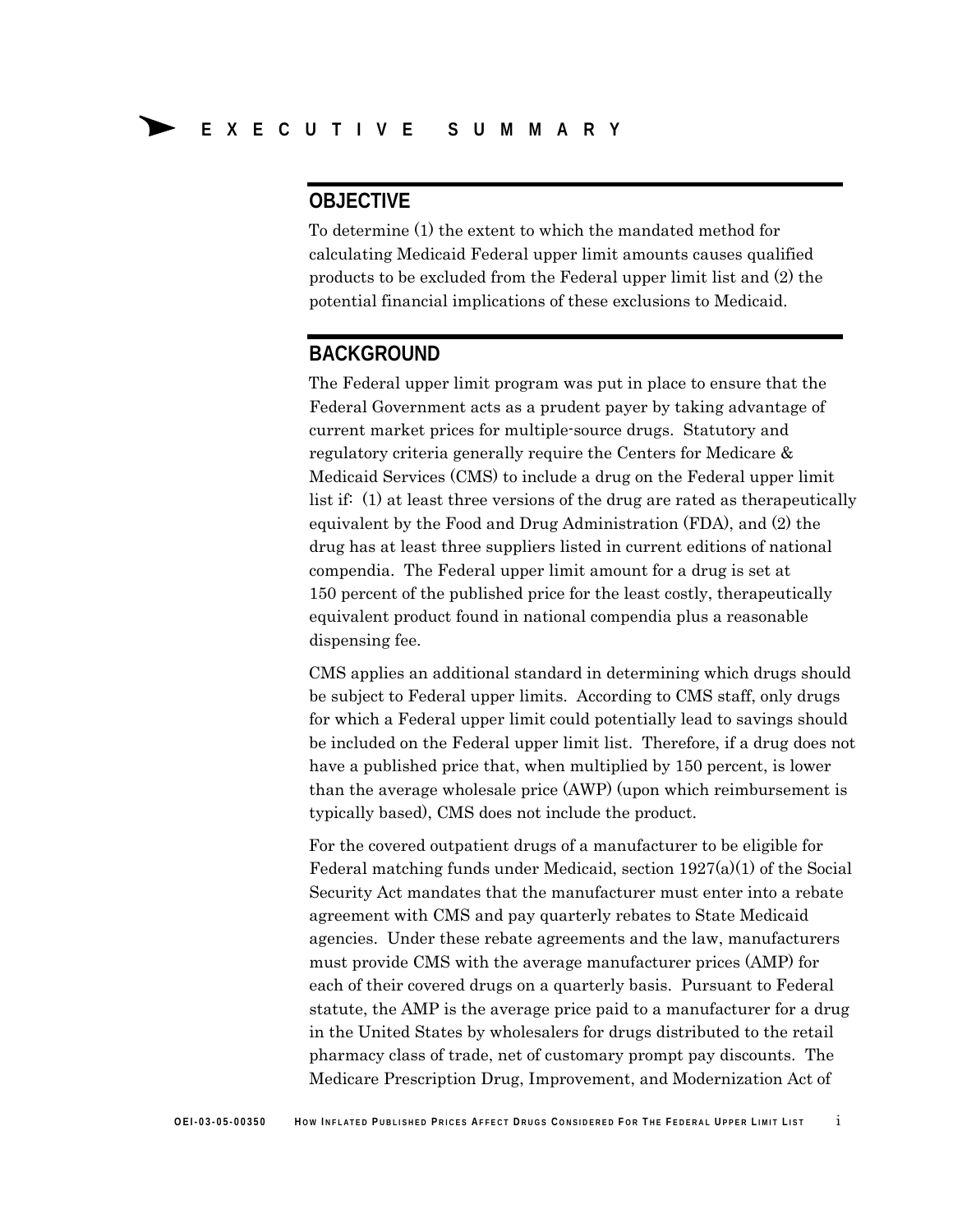2003 recognizes the AMP as a potential measure to be substituted in Medicare reimbursement calculations.

For each drug product approved between 2001 and 2003 that met all statutory and regulatory criteria for inclusion on the Federal upper limit list but did not meet CMS's additional criterion, we calculated the minimum AMP, average AMP, and maximum AMP in the first and second quarters of 2004. To follow current procedures prescribed by Federal regulation, we limited the calculation to products that (1) were rated therapeutically equivalent by FDA and (2) were available in the most commonly listed package size. We also limited the analysis to products with Medicaid utilization in the first two quarters of 2004.

To determine the potential implications if CMS were able to use AMPs rather than published prices to set Federal upper limit amounts, we: (1) multiplied the minimum, average, and maximum AMPs for the reviewed drugs by 150 percent (the percentage stated in current regulation); (2) subtracted 150 percent of the minimum, average, and maximum AMPs from the average Medicaid reimbursement amount (less the dispensing fee) in each of the first two quarters of 2004; and (3) multiplied the difference calculated in step two by the number of units of the drug product reimbursed during these quarters. This figure provided us with the savings that could have resulted in just two quarters for drugs that were not included on the Federal upper limit list due to issues with their published prices.

### **FINDINGS**

**In the first two quarters of 2004, 58 drug products that met all statutory and regulatory requirements were not added to the Federal upper limit list due to inflated published prices.** Of the 252 first-time generic drug products approved between 2001 and 2003, 58 met all statutory and regulatory requirements as of June 30, 2004, but were not included on the Federal upper limit list because their addition would not have lead to savings. Each of these 58 products had at least 3 A-rated versions and 3 suppliers, but did not have a published price that when multiplied by 150 percent was less than the AWP.

Overall, average AWPs were more than three times higher than the average AMPs for the reviewed drug products. Even the minimum published prices for these drugs were substantially higher than the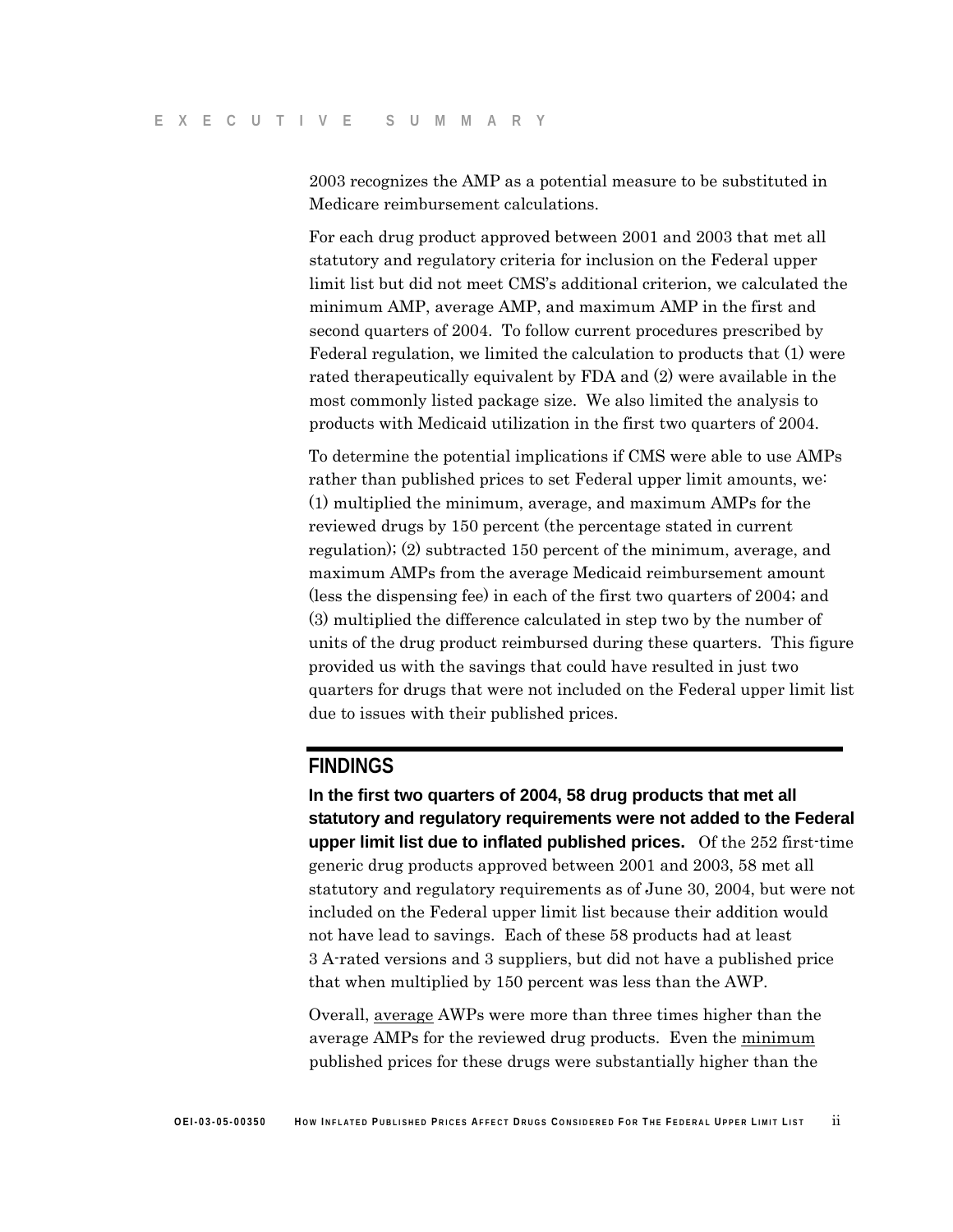average AMP. Given that Federal law requires that these "minimum" published prices be multiplied by 150 percent, the difference between Federal upper limit amounts and AMPs would grow even wider.

**Basing Federal upper limit amounts on AMPs could save Medicaid over \$100 million per year by allowing otherwise qualified products to be included on the Federal upper limit list.** As the previous finding shows, inflated published prices are causing CMS to exclude otherwise qualified drug products from the Federal upper limit list because their Federal upper limit amount would exceed the reimbursement amount set under the usual methods. However, if Medicaid based Federal upper limit amounts on 150 percent of the average reported AMP rather than 150 percent of the lowest published price, the program may have saved \$75 million in just two quarters of 2004 due to these excluded drugs being added to the Federal upper limit list. Furthermore, if Medicaid could have used the lowest reported AMP multiplied by 150 percent when calculating Federal upper limit amounts, the program would have saved an estimated \$111 million in the first and second quarters of 2004 for these drugs. Even if Federal upper limit calculations were based on 150 percent of the highest reported AMP, the program would have saved almost \$39 million.

### **CONCLUSION**

In the past several months, the President, Congress, and individual State Medicaid programs have expressed heightened interest in ensuring that Medicaid drug reimbursement amounts more closely resemble actual acquisition costs. In addition, the Office of Inspector General (OIG) has recently released a number of reports that once again showed that the published prices used as the basis for Medicaid reimbursement bear little or no resemblance to prices based on actual sales, especially for generic drugs. The Federal upper limit program is particularly affected by this disconnect between published prices and acquisition costs among generic drugs.

Congress created the Federal upper limit program to help Medicaid take advantage of current market prices for lower-cost generic drugs. However, Federal regulation requires that Federal upper limit amounts be based on 150 percent of the prices published in national compendia. Not only does the pricing methodology prescribed by Federal law cause artificially high Federal upper limit amounts for those products on the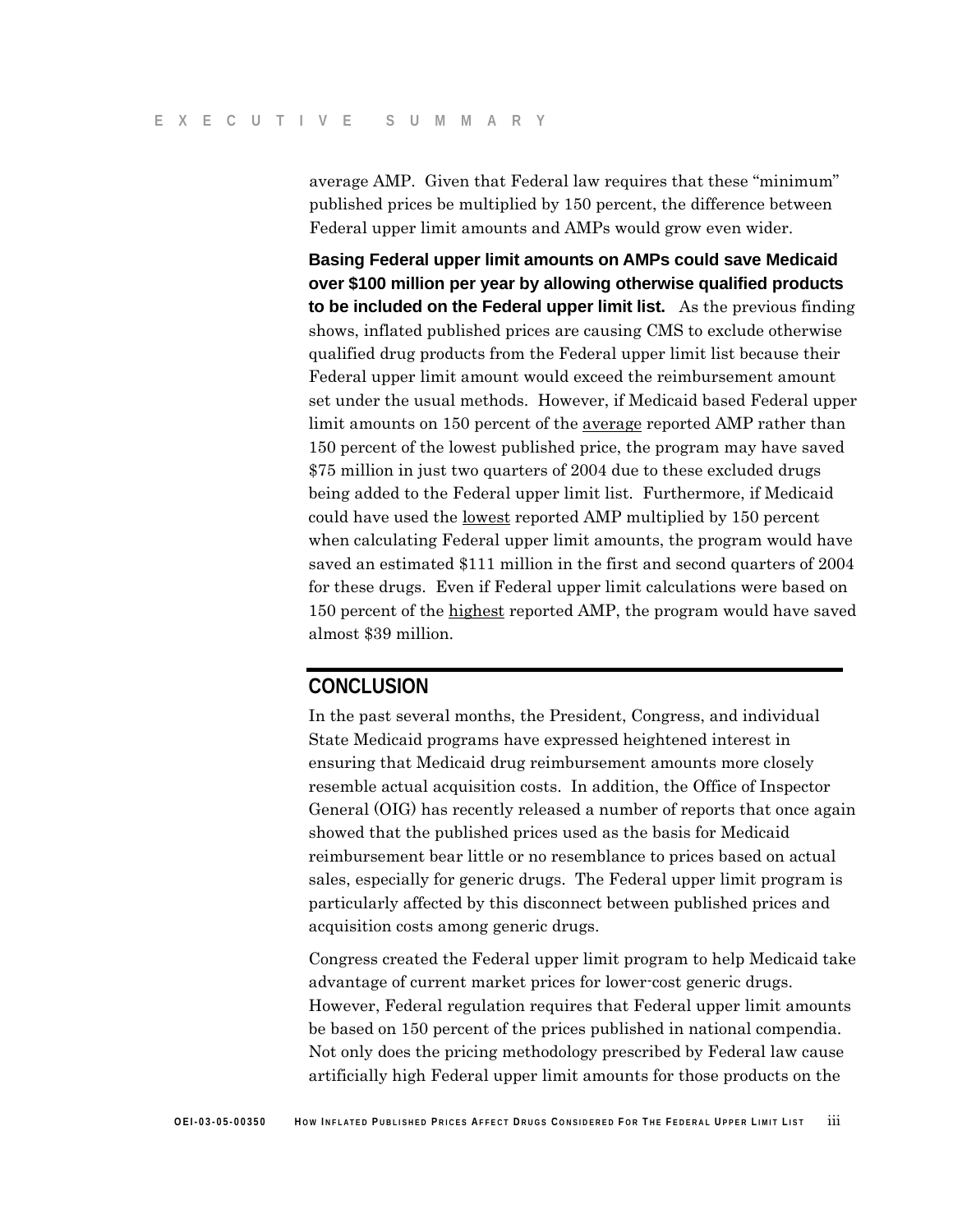Federal upper limit list, it also causes other qualified drugs to never be included on the list in the first place. This secondary effect is costing Medicaid millions of dollars per year, in addition to the considerable losses the program faces due to the inflated prices of drugs already on the Federal upper limit list.

Based on years of work by OIG, the Government Accountability Office, and others revealing the inflated nature of AWPs and other published prices, the Medicare program eliminated the use of AWP in its pricing methodology for Part B covered drugs. The fact that Medicaid still uses these published prices to determine Federal upper limit amounts makes little sense. We believe that reimbursement in general and Federal upper limit amounts in particular should reliably reflect the actual costs of drugs to pharmacies. Consequently, there is an urgent need for the Medicaid policymaking community to revise Federal upper limit policies, thereby ensuring that reimbursement amounts for generic drugs accurately reflect market prices, and that the Federal upper limit program better meets its original intent.

#### **Agency Comments**

CMS concurred with our findings, stating that the use of published prices as the basis for Federal upper limit amounts precludes the addition of some drugs to the Federal upper limit list. CMS also noted the recent changes to the basis of reimbursement for Medicare drugs made by the Medicare Prescription Drug, Improvement, and Modernization Act of 2003, and indicated that the same types of measures should be enacted for Medicaid. The full text of CMS's comments is presented in Appendix A.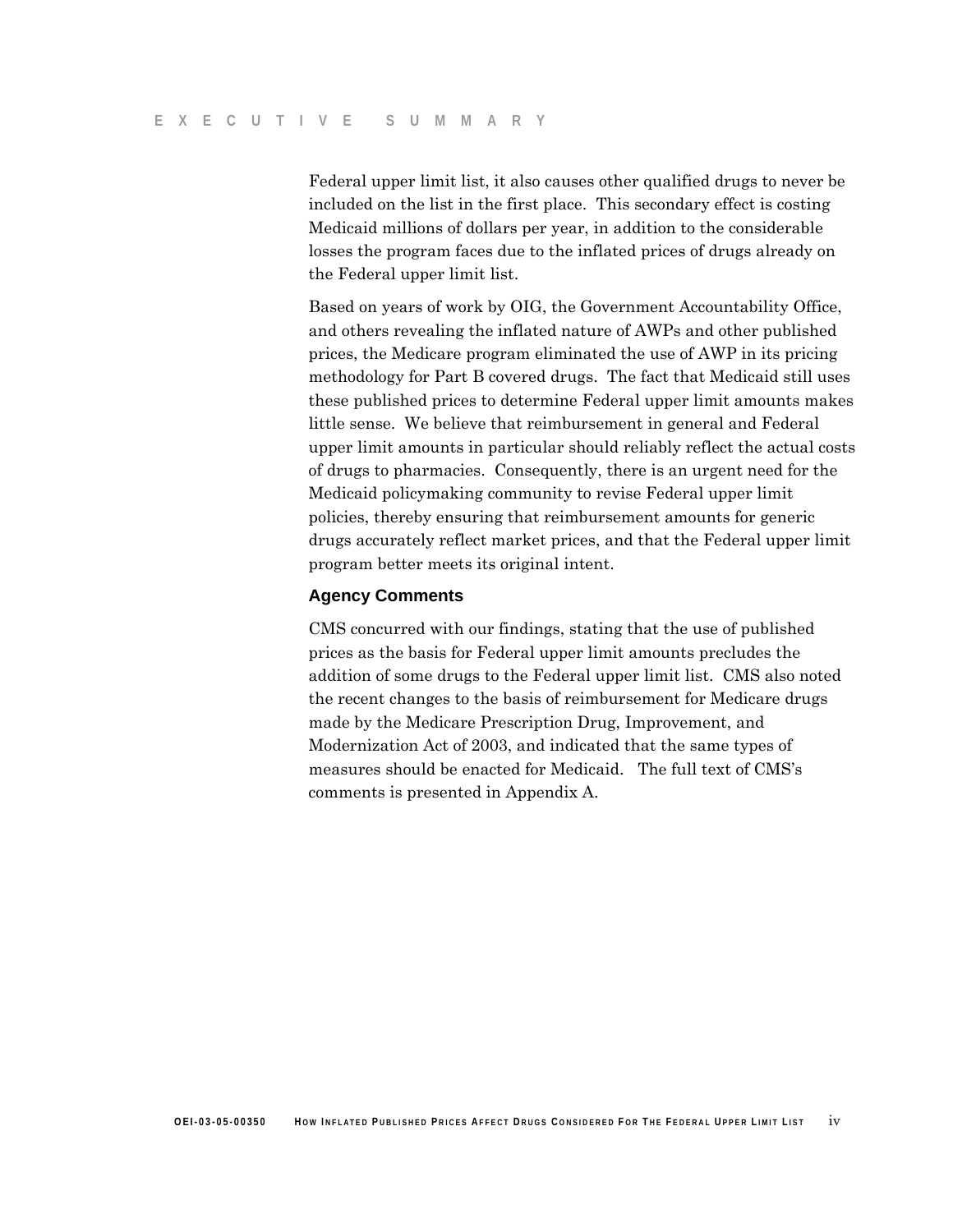# Δ **<sup>T</sup> ABLE OF CONTENTS**

| <b>FINDINGS</b>                                                    |
|--------------------------------------------------------------------|
| Fifty-eight drugs were not added to list due to inflated prices  9 |
| Current calculation method could be costing Medicaid millions 9    |
|                                                                    |
| <b>APPFNDIX</b>                                                    |
| A: Centers for Medicare & Medicaid Services Comments 13            |
|                                                                    |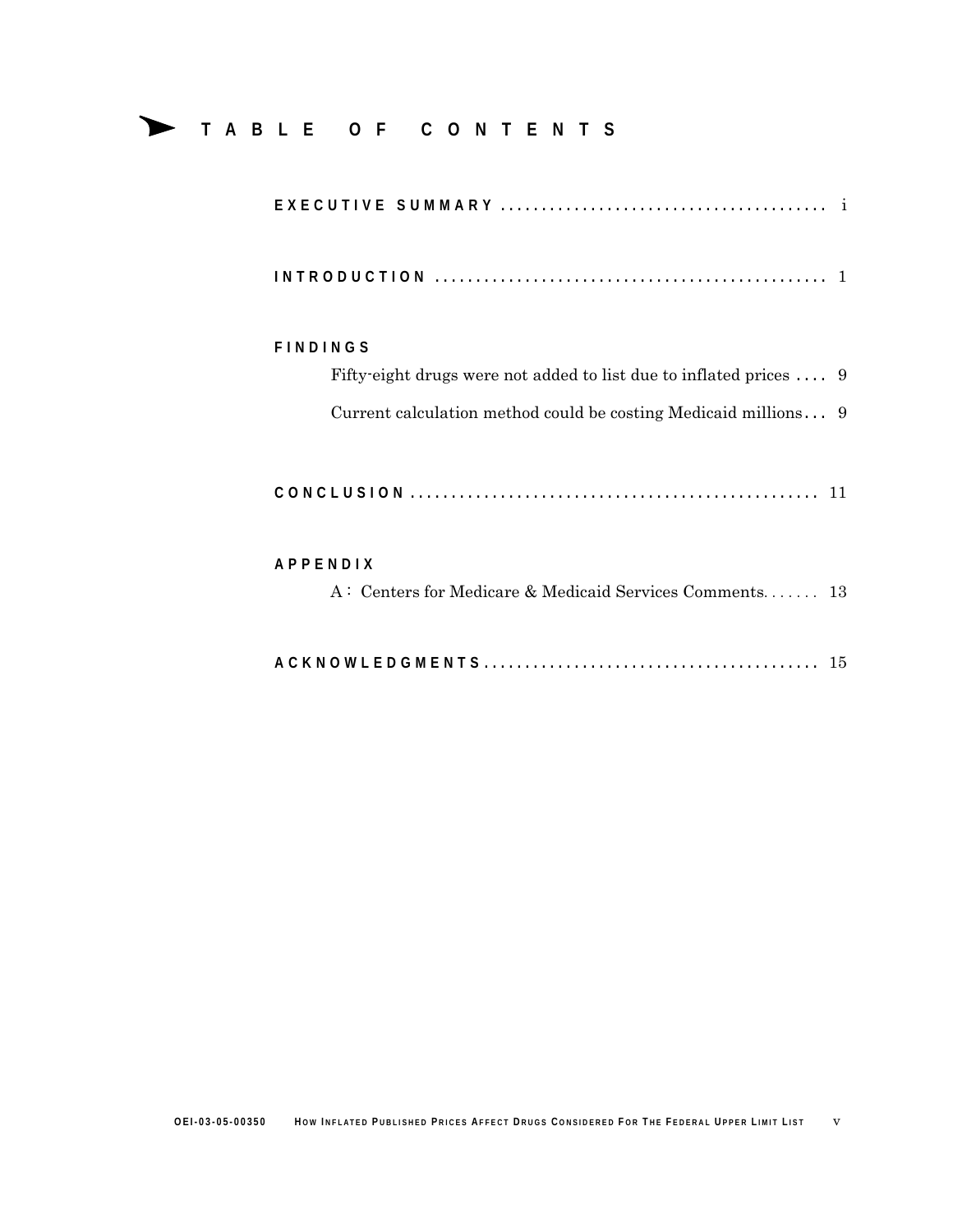## **OBJECTIVE**

To determine (1) the extent to which the mandated method for calculating Medicaid Federal upper limit amounts causes qualified products to be excluded from the Federal upper limit list and (2) the potential financial implications of these exclusions to Medicaid.

### **BACKGROUND**

#### **Medicaid Program**

Medicaid is a jointly funded Federal and State health insurance program for certain low income and medically needy people. Individual States establish eligibility requirements, benefits packages, and payment rates for their Medicaid programs under broad Federal standards administered by the Centers for Medicare & Medicaid Services (CMS). Medicaid requirements mandate that States provide basic services to beneficiaries to receive Federal matching funds. States may also receive Federal funding if they provide other optional services. One universally offered optional service is prescription drug coverage. All 50 States and the District of Columbia currently offer prescription drug coverage under the Medicaid program. In calendar year 2003, CMS estimates that Medicaid payments for prescription drugs totaled over \$34 billion.1

#### **Medicaid Drug Reimbursement Methodology**

Each State is required to submit a Medicaid State plan to CMS describing its payment methodology for covered drugs. Federal regulations require, with certain exceptions, that each State's reimbursement for a drug not exceed the lower of its estimated acquisition cost plus a reasonable dispensing fee or the provider's usual and customary charge to the public for the drug.

CMS allows States flexibility to define estimated acquisition cost. Most States base their calculation of estimated acquisition cost on a drug's average wholesale price (AWP) discounted by a certain percentage. As of the first quarter of 2005, this discount ranged from 5 to 50 percent of the AWP. A small number of States use wholesale acquisition costs plus a percentage markup rather than, or in addition to, discounted AWPs when determining estimated acquisition cost.

<sup>1</sup> This amount includes both the Federal and State shares of payments. Rebates collected under the Medicaid Drug Rebate program have not been subtracted from the total.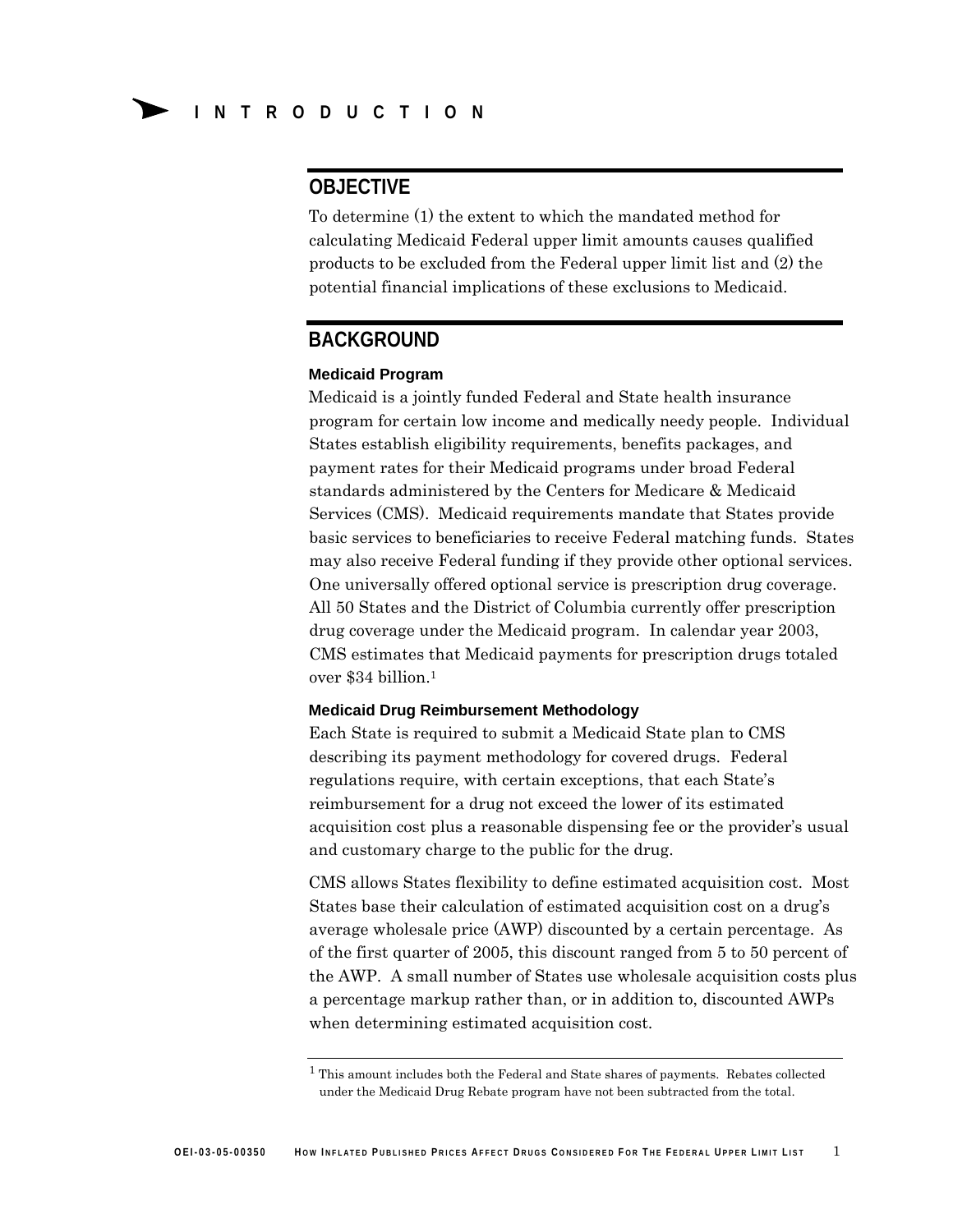For certain drugs, States also use the Federal upper limit and/or State maximum allowable cost programs in determining reimbursement amounts. CMS has established Federal upper limit amounts for more than 400 drugs. In addition, numerous States have implemented a maximum allowable cost program to limit reimbursement amounts for certain drugs. Individual States determine the types of drugs that are included in their maximum allowable cost programs and the methods by which the maximum allowable cost for a drug is calculated.

In summary, States use a variety of mechanisms when setting drug reimbursement amounts. In most cases, States reimburse for a drug at the lower of the estimated acquisition cost, the Federal upper limit amount, or the State maximum allowable cost, plus a reasonable dispensing fee.

#### **Federal Upper Limit Program**

According to CMS's "State Medicaid Manual," the Federal upper limit program was created to ensure that the Federal Government acts as a prudent payer by taking advantage of current market prices for multiple-source drugs. Under 42 CFR § 447.332, CMS is to establish a Federal upper limit amount for a drug when:  $(1)$  all formulations of a drug have been rated as therapeutically equivalent by the Food and Drug Administration (FDA), and (2) at least three suppliers of the drug are listed in current editions (or updates) of the published compendia of cost information for drugs available for sale nationally. Section 4401 of the Omnibus Budget Reconciliation Act of 1990 (OBRA '90) established new criteria requiring a drug to be included on the Federal upper limit list when three or more versions of a drug had been rated therapeutically and pharmaceutically equivalent by FDA, regardless of the ratings of other versions.2 FDA designates drugs that are therapeutically equivalent as "A-rated."

Federal regulation (42 CFR § 447.332) sets the Federal upper limit amount at 150 percent of the published price for the least costly, therapeutically equivalent product that can be purchased by pharmacists in quantities of 100 tablets or capsules plus a reasonable

<sup>2</sup> According to the "State Medicaid Manual," the language of OBRA '90 "augments" the upper limits established by the regulation and creates "new criteria" for adding drugs to the Federal upper limit list. CMS has not modified the language of the regulation since it was promulgated in 1987, nor has the regulation been withdrawn. In practice, CMS relies on the language of the regulation and the OBRA '90 provisions in establishing Federal upper limits.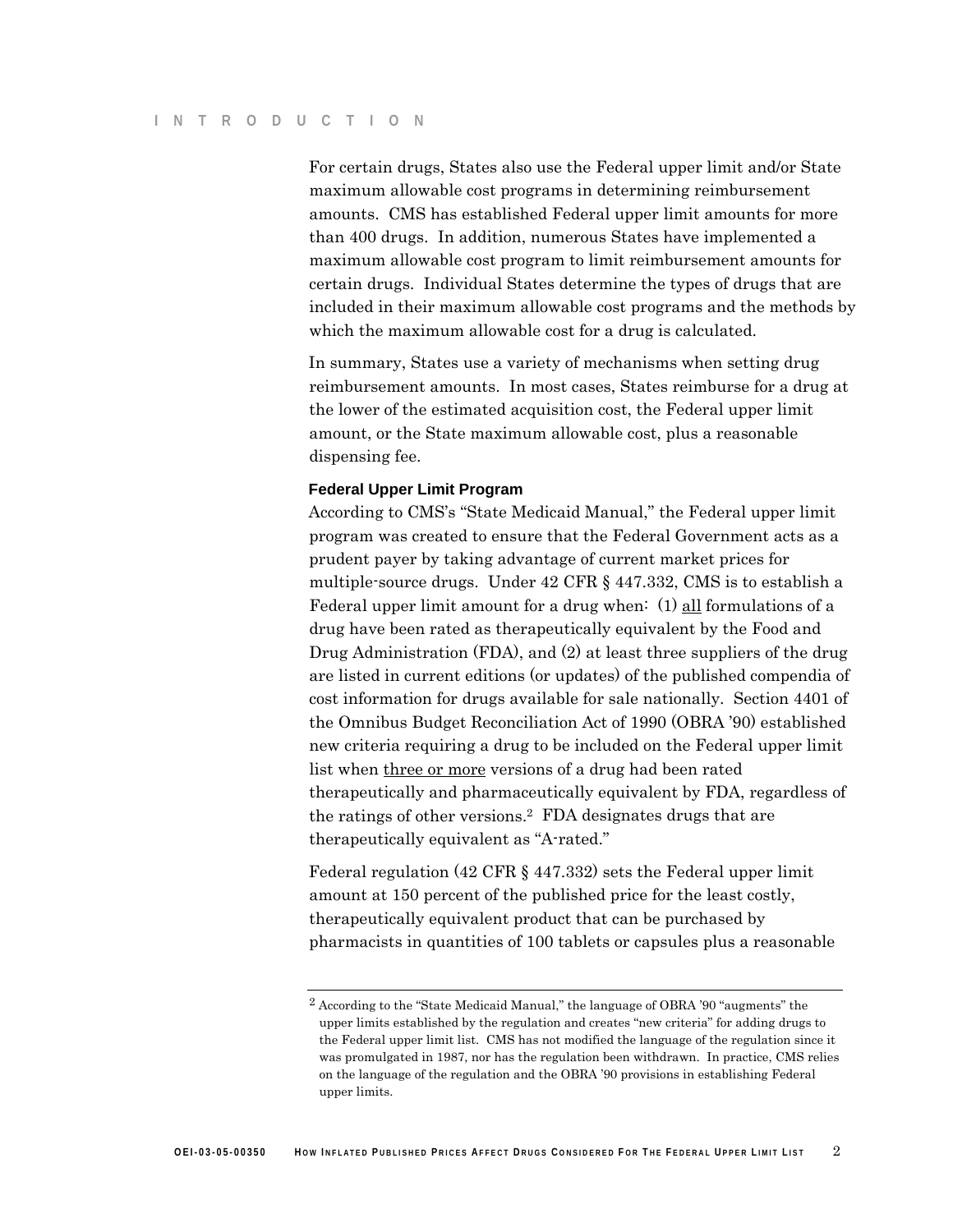dispensing fee. If the drug is not typically available in quantities of 100 or if the drug is a liquid, the Federal upper limit amount is based on a commonly listed size.

CMS applies an additional standard in determining which drugs should be subject to Federal upper limits. According to CMS staff, only drugs for which a Federal upper limit could potentially lead to savings should be included on the Federal upper limit list. Therefore, if a drug does not have a published price that, when multiplied by 150 percent, is lower than the AWP, CMS does not include the product.

CMS publishes the Federal upper limit list in the "State Medicaid Manual" and on its Web site.<sup>3</sup> Any revisions to the Federal upper limit list are typically noted on the Web site as well. CMS establishes an upper limit for specific forms and strengths for each multiple-source drug on the list. The Federal upper limit list also provides the source of the pricing information used to calculate the upper limit amount for each drug.

**The Medicaid Drug Rebate Program and Average Manufacturer Price** 

For the covered outpatient drugs of a manufacturer to be eligible for Federal matching funds under Medicaid, section 1927(a)(1) of the Social Security Act (the Act) mandates that the manufacturer must enter into a rebate agreement with CMS and pay quarterly rebates to States. Under these rebate agreements and the law, manufacturers must provide CMS with the average manufacturer price (AMP) for each of their covered drugs on a quarterly basis. Pursuant to section  $1927(k)(1)$ of the Act, the AMP is defined as the average price paid to a manufacturer for a drug in the United States by wholesalers for drugs distributed to the retail pharmacy class of trade, net of customary prompt pay discounts. The AMP is calculated as a weighted average of prices for all of a manufacturer's package sizes of a drug sold during a given quarter. Section 1927(b)(3)(D) of the Act requires that, subject to certain exceptions, AMPs reported to CMS should not be publicly disclosed.

In a December 2004 report, the Congressional Budget Office used the AMP to estimate what pharmacies pay to acquire drugs. While the acquisition costs for pharmacies that buy through wholesalers rather than directly from manufacturers may exceed the AMP, the wholesaler

<sup>3</sup> www.cms.hhs.gov/medicaid/drugs/drug10.asp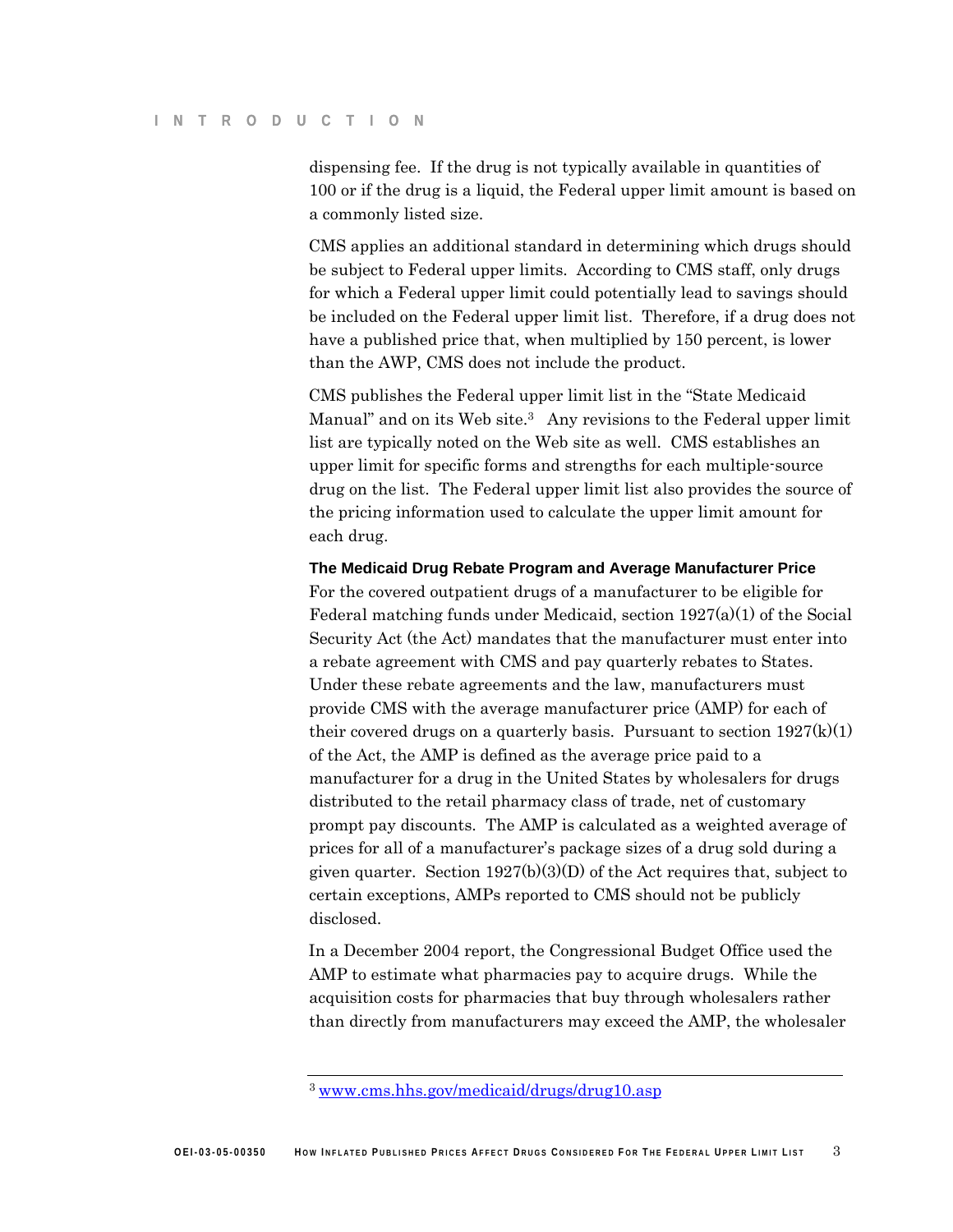markup is estimated to be a small proportion (approximately 3 percent) of the actual price.4 The Medicare Prescription Drug, Improvement, and Modernization Act of 2003 (MMA) also recognizes the AMP as a potential measure to be substituted in Medicare reimbursement calculations.5

#### **Related Work by the Office of Inspector General**

In June 2005, the Office of Inspector General (OIG) issued "Comparison of Medicaid Federal Upper Limit Amounts to Average Manufacturer Prices" (OEI-03-05-00110). OIG found that, overall, Federal upper limits were five times higher than the average AMPs for generic drug products in the third quarter of 2004. During the same period, the Federal upper limit amount was, on average, 22 times higher than the lowest reported AMP and usually exceeded even the highest reported AMP. Medicaid could save hundreds of millions of dollars a year by basing Federal upper limit amounts on reported AMPs. We recommended that CMS work with Congress in an effort to lower Federal upper limit amounts.

In December 2004, OIG issued "Addition of Qualified Drugs to the Medicaid Federal Upper Limit List" (OEI-03-04-00320). OIG found that CMS does not add qualified drugs to the Federal upper limit list in a timely manner. Of the 252 first-time generic drugs approved between January 2001 and December 2003, 109 drugs met the criteria for inclusion on the Federal upper limit list; however, only 25 of these drugs were actually added. For the 25 that were added, CMS took an average of 36 weeks to place the products on the Federal upper limit list once the drugs were qualified for inclusion. Qualified drugs not being added to the list in a timely manner cost the Medicaid program an estimated \$167 million between 2001 and 2003. We recommended that CMS establish an administrative procedure and schedule to govern the determination and publication of Federal upper limits.

In February 2004, OIG issued "Omission of Drugs from the Federal Upper Limit List in 2001" (OEI-03-02-00670). OIG found that 90 drug products were not included on the Federal upper limit list in

<sup>4</sup> As reported by the National Association of Chain Drug Stores in the Congressional Budget Office report, "Medicaid's Reimbursement to Pharmacies for Prescription Drugs."

<sup>5</sup> Medicare typically uses the manufacturer reported average sales price (ASP) plus 6 percent as the basis for drug reimbursement. However, if the ASP for a drug exceeds the AMP by a threshold percentage, section 303 of the MMA allows the program to base reimbursement on 103 percent of the AMP instead. In 2005, this threshold is 5 percent.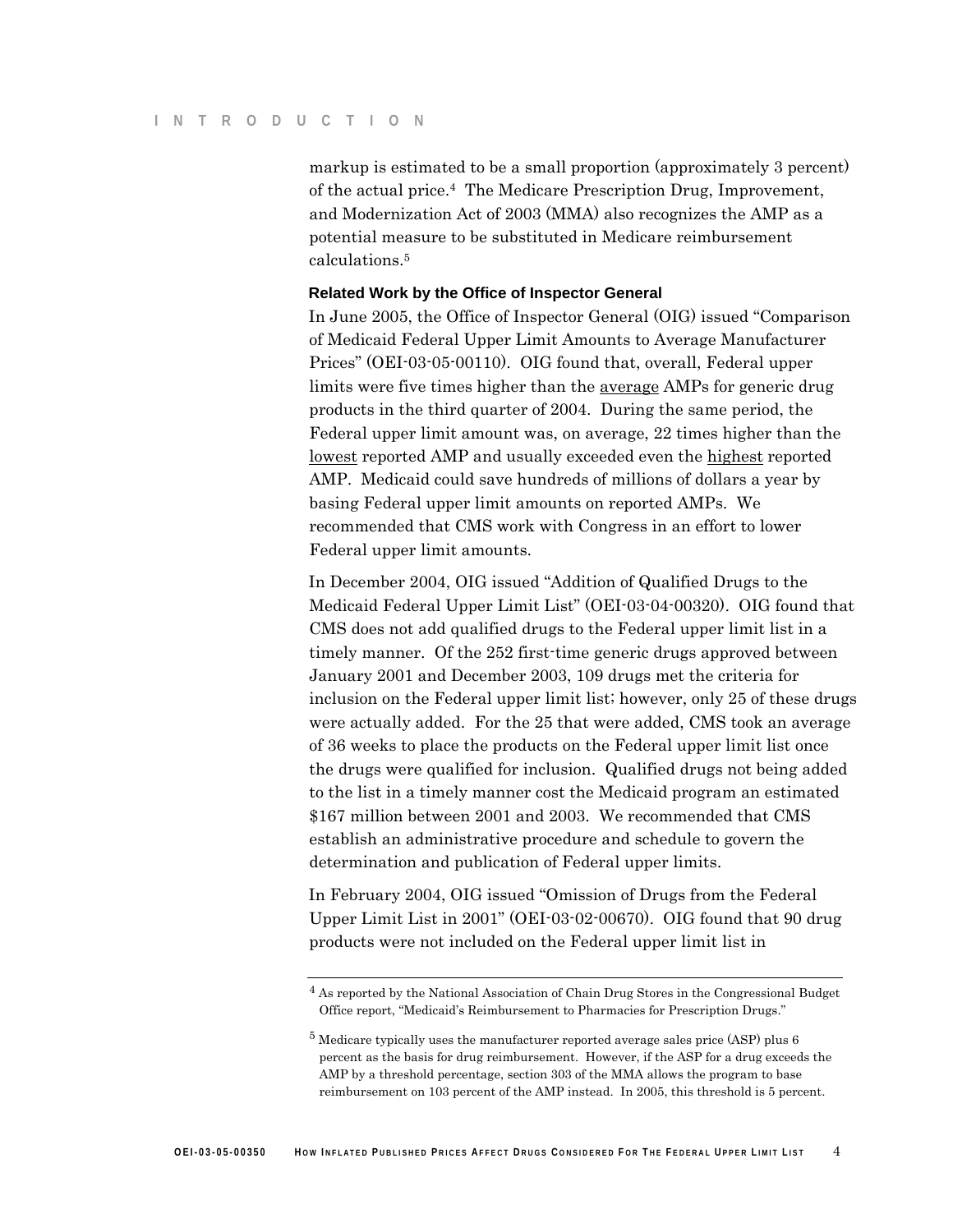2001 despite meeting the criteria established by Federal laws and regulations. Medicaid could have saved \$123 million in 2001 by adding 55 of the 90 drug products to the Federal upper limit list. OIG recommended that CMS take steps to ensure that all drugs meeting the criteria set by Federal laws and regulations are included on the Federal upper limit list.

In October 2003, OIG issued "State Strategies to Contain Medicaid Drug Costs" (OEI-05-02-00680). OIG found that States employ three main drug cost containment strategies: (1) limiting Medicaid reimbursement for drugs; (2) shifting use from higher to lower cost drugs; and (3) limiting the amount of prescription drugs a beneficiary can obtain. States reported facing challenges in their attempts to maximize drug cost savings, including a lack of accurate drug price information and stakeholder opposition to cost containment efforts.

In September 2002, OIG issued "Medicaid Pharmacy - Additional Analyses of the Actual Acquisition Cost of Prescription Drug Products" (A-06-02-00041). The audit found that there was a wide range of discounts from the AWP for pharmacy purchases depending on the category of drug that is being purchased. For multiple-source drugs included on the Federal upper limit list, OIG estimated that pharmacy acquisition costs were 72.1 percent below the AWP.

#### **Recent Interest in Medicaid Drug Pricing Issues**

In June 2005, the U.S. Senate Committee on Finance held a hearing entitled "Medicaid Fraud, Waste, and Abuse: Threatening the Health Care Safety Net." Excessive payments for Medicaid-covered drugs was a major focus area. Representatives from OIG, CMS, the Department of Justice, State Medicaid agencies, and the drug industry provided testimony.

In December 2004, the U.S. House Committee on Energy and Commerce Subcommittee on Oversight and Investigations held a hearing entitled "Medicaid Prescription Drug Reimbursement: Why the Government Pays Too Much." Representatives from OIG, CMS, several State Medicaid agencies, and the drug industry testified at this hearing. The role that Federal upper limits play in reducing costs for prescription drugs was a key area of interest to the subcommittee.

The President's 2006 budget proposes changes that would cause Medicaid reimbursement amounts to more closely approximate pharmacy acquisition costs. Specifically, the budget recommends that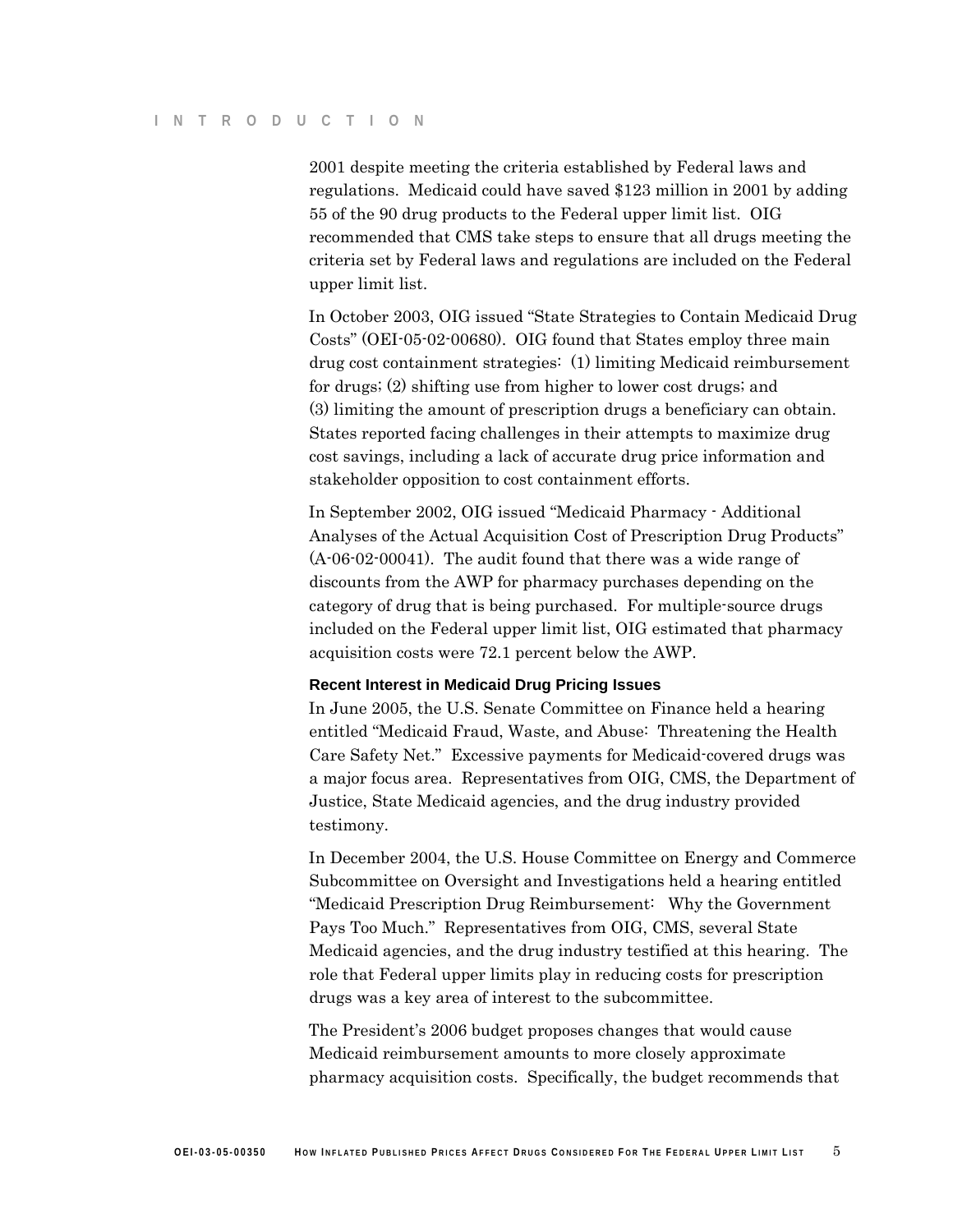Medicaid reimbursement for prescription drugs be at 106 percent of a drug's ASP.

Prior to 2005, Medicare, like Medicaid, based drug reimbursement on published AWPs. However, due in part to numerous reports by OIG and the Government Accountability Office (GAO) that found that AWPs were significantly inflated, Congress required that Medicare begin basing reimbursement amounts on 106 percent of the ASP instead. Section 303 of the MMA defines the ASP as the manufacturer's sales to all purchasers (with certain exemptions) divided by the number of units sold. The ASP is to be net of chargebacks, discounts, rebates, and other price concessions. ASPs are reported to CMS by drug manufacturers.

### **METHODOLOGY**

#### **Identifying Drugs Not Included Due to Pricing Issues**

In our December 2004 report, "Addition of Qualified Drugs to the Medicaid Federal Upper Limit List" (OEI-03-04-00320), we identified all first-time generic drug products approved between 2001 and 2003 that met the statutory and regulatory criteria for being included on the Federal upper limit list. During our analysis, we determined that a number of these drugs did not meet CMS's additional pricing criterion. Each of these products had at least three A-rated versions and three suppliers, but did not have any published prices that when multiplied by 150 percent were less than the AWP. None of these drugs had been included on the Federal upper limit list as of June 30, 2004.

Using data obtained from a national drug compendium, we compiled a list of all the national drug codes (NDC)6 associated with generic versions of each drug product not included on the Federal upper limit list during the first and second quarters of 2004 due to a failure to meet CMS's additional pricing criterion. For each of these drug products, we calculated the average AWP among all therapeutically equivalent NDCs in the proper package size listed in the compendium. We also calculated the Federal upper limit amount that would have been set for each drug product under the required formula by multiplying the lowest published price among all relevant NDCs by 150 percent.

 $6$  Each individual drug product manufactured or distributed in the United States has a unique NDC. An NDC identifies the manufacturer of the drug product, the product dosage form, and the package size.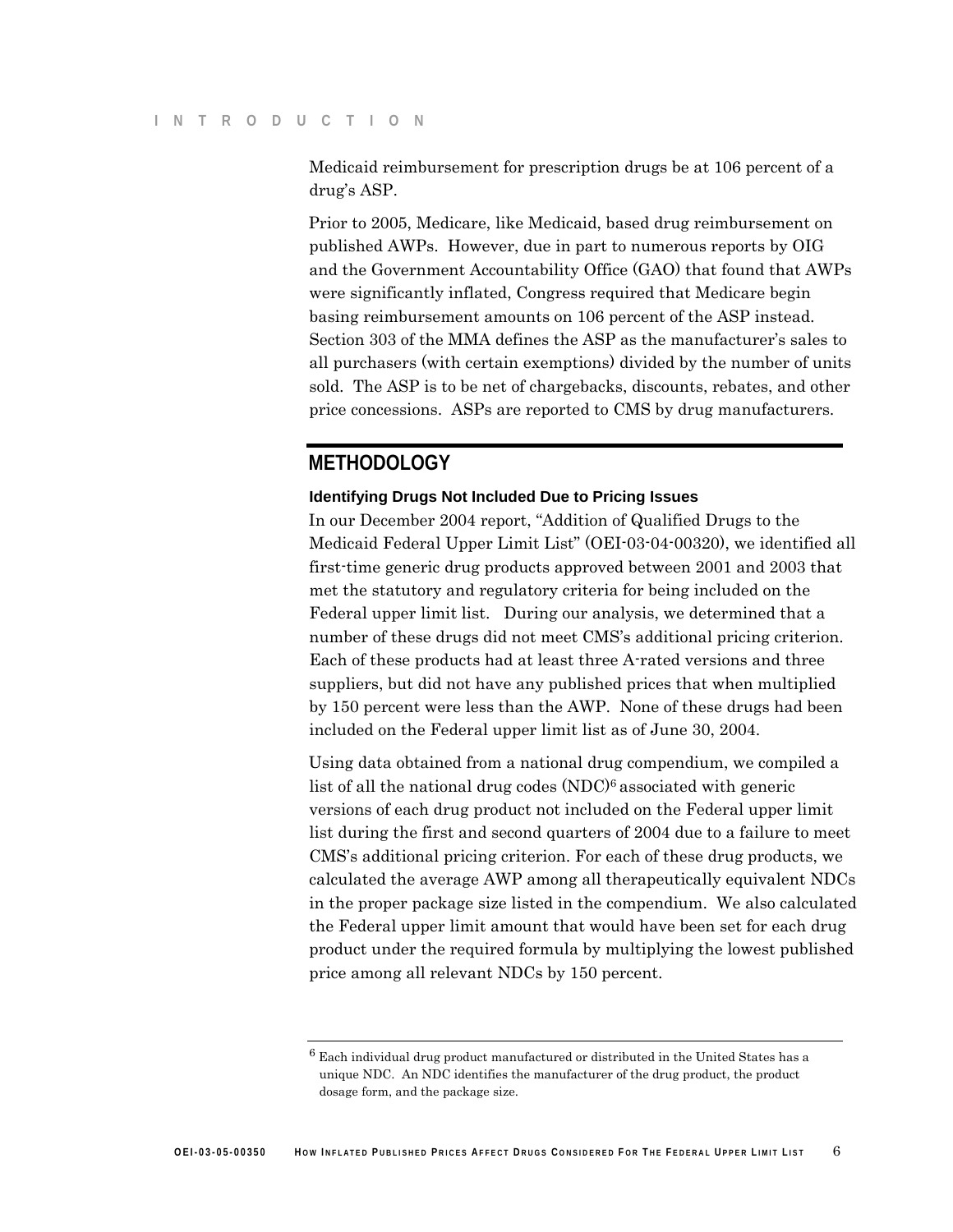#### **Obtaining Medicaid Utilization Data**

We downloaded 50 State Medicaid payment and utilization files for 2004 from CMS's Web site.7 We limited our analysis to utilization occurring in the first or second quarters of 2004.8

The total State reimbursement amount listed in the State utilization files included both the payments made for the NDC and the dispensing fees paid to the pharmacy. To determine a State's reimbursement for the drug product only, we removed the amount paid in dispensing fees for each corresponding NDC. We then calculated the average Medicaid reimbursement amount per quarter for each of the drugs under review by dividing the total reimbursement for the product (without the dispensing fee) by the total number of units reimbursed.

#### **Determining AMPs for Drugs Under Review**

We obtained AMP data for the first and second quarters of 2004 from CMS. We matched those data against the Medicaid utilization data to verify that all products upon which the comparisons would be made had actually been reimbursed by Medicaid.

Federal regulations require that the prices on which Federal upper limit amounts are based be for therapeutically equivalent (A-rated) products in common package sizes. Therefore, we removed from the analysis any NDCs that represented drug products that were not A-rated. We also determined the most common package size listed in the compendium, and removed any NDCs that did not match this package size. We then calculated the minimum, average, and maximum AMPs among the remaining NDCs in each quarter for the drug products not included on the Federal upper limit list due to inflated published prices.9

#### **Calculating Potential Savings**

To determine the potential savings if CMS were able to use AMPs rather than published prices to set Federal upper limit amounts, we:

<sup>7</sup> The 50 files represent 49 States and the District of Columbia. Arizona's data were not available for download because the State's drug benefit is administered completely through managed care organizations and not the traditional fee-for-service system.

<sup>8</sup> Both first- and second-quarter utilization data for Delaware and Rhode Island were missing from CMS's files. Second-quarter utilization data were missing for Colorado and Vermont.

<sup>9</sup> Two drug products under review did not have any AMPs listed on CMS's first quarter AMP file. One of the two products also did not have AMPs listed on the second quarter file. These products were excluded from any calculations in the respective quarter(s).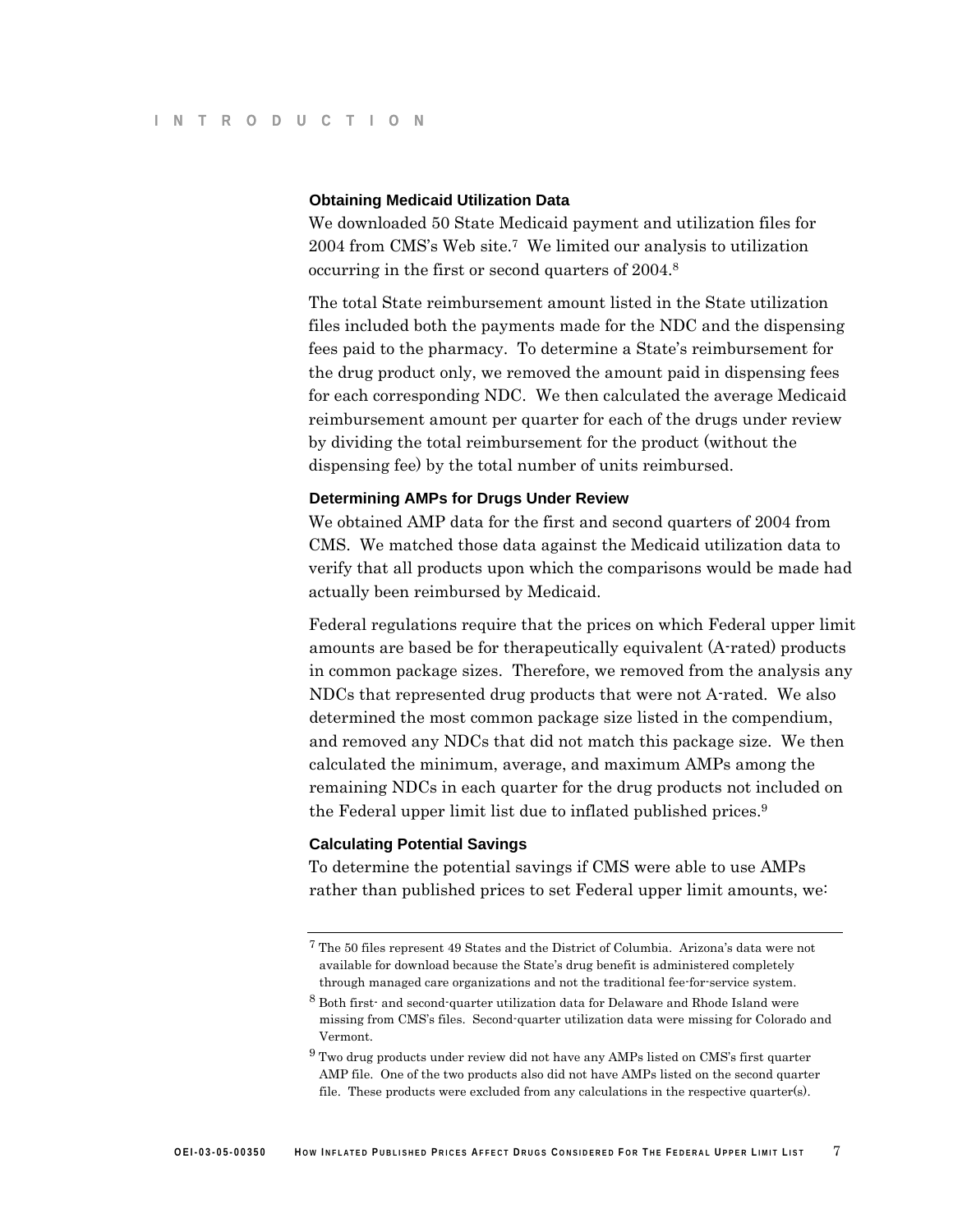- (1) multiplied the minimum, average, and maximum AMPs for the reviewed drugs by 150 percent (the percentage stated in current regulation);
- (2) subtracted 150 percent of the minimum, average, and maximum AMPs from the average Medicaid reimbursement amount (net of dispensing fees) in each of the first two quarters of 2004; and
- (3) multiplied the difference calculated in step 2 by the number of units of the drug product reimbursed during these two quarters.

This figure provided us with the savings that could have resulted in just two quarters for drugs that were not included on the Federal upper limit list due to not meeting CMS's additional criterion.10

This evaluation was conducted in accordance with the "Quality Standards for Inspections" issued by the President's Council for Integrity and Efficiency and the Executive Council for Integrity and Efficiency.

<sup>10</sup> Nine of the drug products did not become eligible for the Federal upper limit list until April 1, 2004. Therefore, these drugs were only included in the savings calculations for the second quarter of that year.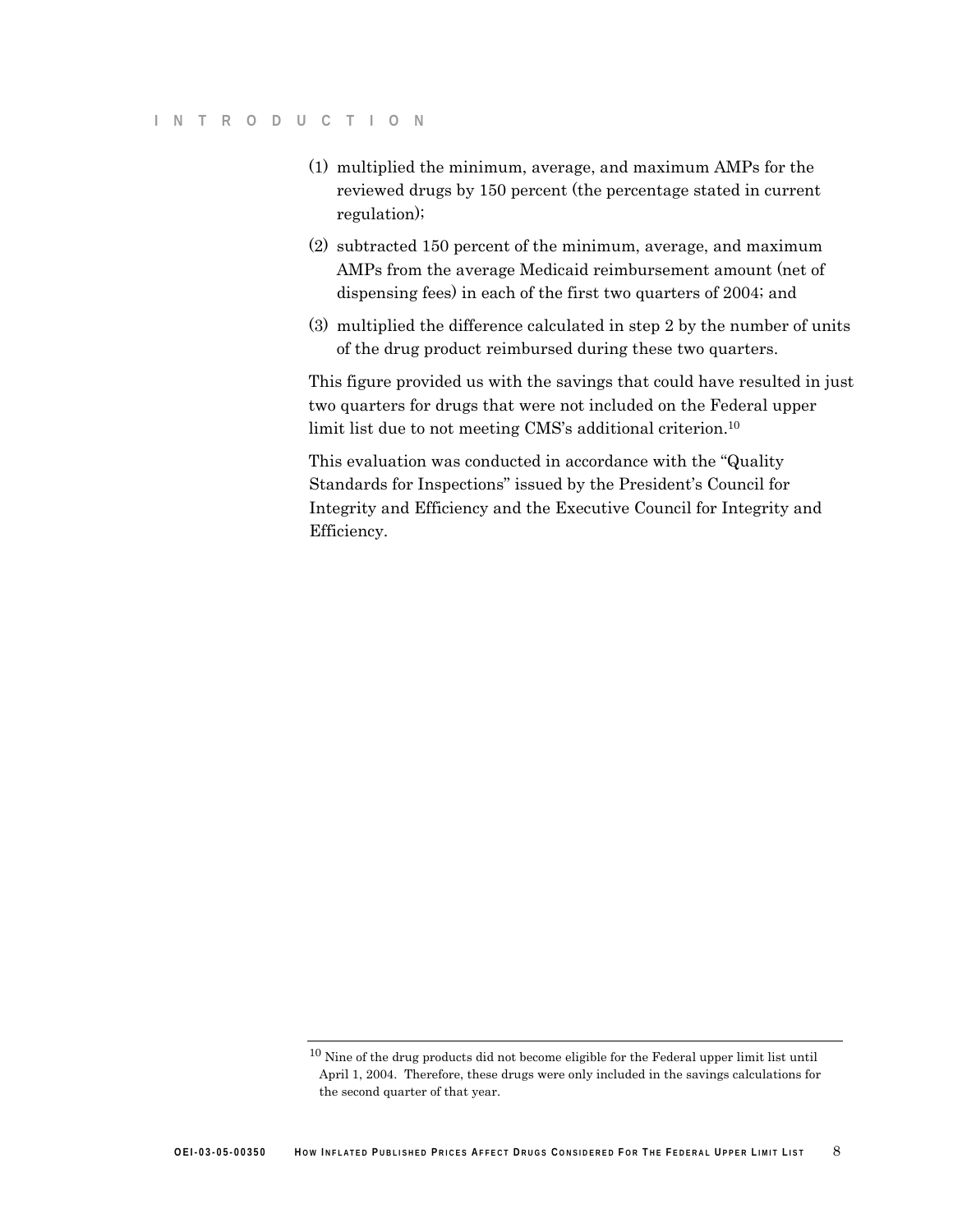# Δ **FINDINGS**

# **In the first two quarters of 2004, 58 drug products that met all statutory and regulatory requirements were not added to the Federal upper limit list due to inflated published prices**

Of the 252 first-time generic drug products approved between 2001 and 2003, 58 met all statutory and regulatory requirements as of June 30,

2004, but were not included on the Federal upper limit list because their addition would not have lead to savings. Each of these 58 products had at least 3 A-rated versions and 3 suppliers, but did not have a published price that, when multiplied by 150 percent, was less than the AWP.11

Overall, average AWPs were more than three times higher than the average AMPs for the reviewed drug products in the second quarter of 2004. Among the 58 individual drug products, the average AWP exceeded the average AMP by as much as 10 times. Even the minimum published prices for these drugs were substantially higher than AMPs. On average, the lowest manufacturer-reported AWP or wholesale acquisition cost was almost two-and-a-half times the average AMP. Given that Federal regulation requires that these "minimum" published prices be multiplied by 150 percent, the difference between Federal upper limit amounts and AMPs would grow even wider.

**Basing Federal upper limit amounts on AMPs could save Medicaid over \$100 million per year by allowing otherwise qualified products to be included on the Federal upper limit list**  As the previous finding shows, inflated published prices are causing CMS to exclude otherwise qualified drug products from the Federal upper limit list because

their Federal upper limit amount would exceed the reimbursement amount set under the usual methods. However, if Medicaid based Federal upper limit amounts on 150 percent of the average reported AMP rather than 150 percent of the lowest published price, the program may have saved \$75 million in just two quarters of 2004 due to these excluded drugs being added to the Federal upper limit list. Ten versions of two drugs were responsible for more than half of the \$75 million in

 $11$  For 50 of the 58 drug products, both wholesale acquisition costs and AWPs were published in the compendium. Although wholesale acquisition costs are generally lower than the AWP, none of the published wholesale acquisition costs for these 58 drugs was low enough to result in a Federal upper limit amount that could potentially lead to savings; i.e., 150 percent of the lowest wholesale acquisition cost was not less than the AWP.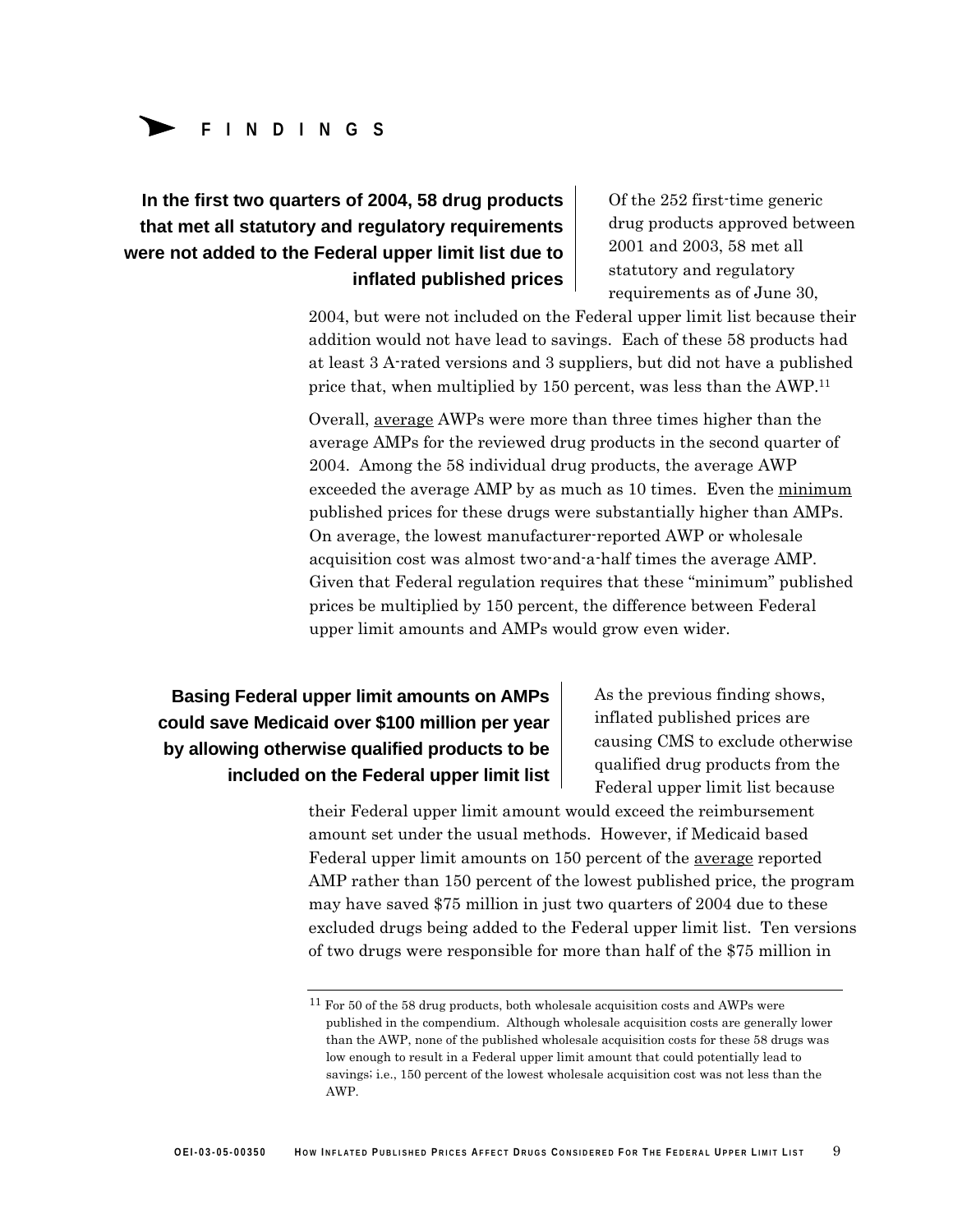potential savings. Adding six versions of amoxicillin/potassium clavulanate at 150 percent of their average AMP would have saved almost \$21 million in the first and second quarters of 2004. Adding four versions of paroxetine would have saved nearly \$19 million in just the one quarter that it was qualified.12

Furthermore, if Medicaid used the lowest reported AMP multiplied by 150 percent when calculating Federal upper limit amounts, the program could have saved an estimated \$111 million in just two quarters of 2004. Even if Federal upper limit calculations were based on 150 percent of the highest reported AMP, the program could have saved almost \$39 million.

<sup>12</sup> According to our analysis, paroxetine (brand name Paxil) first qualified for the Federal upper limit list on April 1, 2004. Four versions of paroxetine were added to the Federal upper list on February 14, 2005. While the Federal upper limit amounts for the four versions were slightly below their average AWP, the amounts were at least 20 percent higher than average Medicaid reimbursement for the products in the second quarter of 2004. Therefore, adding paroxetine at 150 percent of its lowest published price (the current method) is unlikely to save Medicaid a significant amount.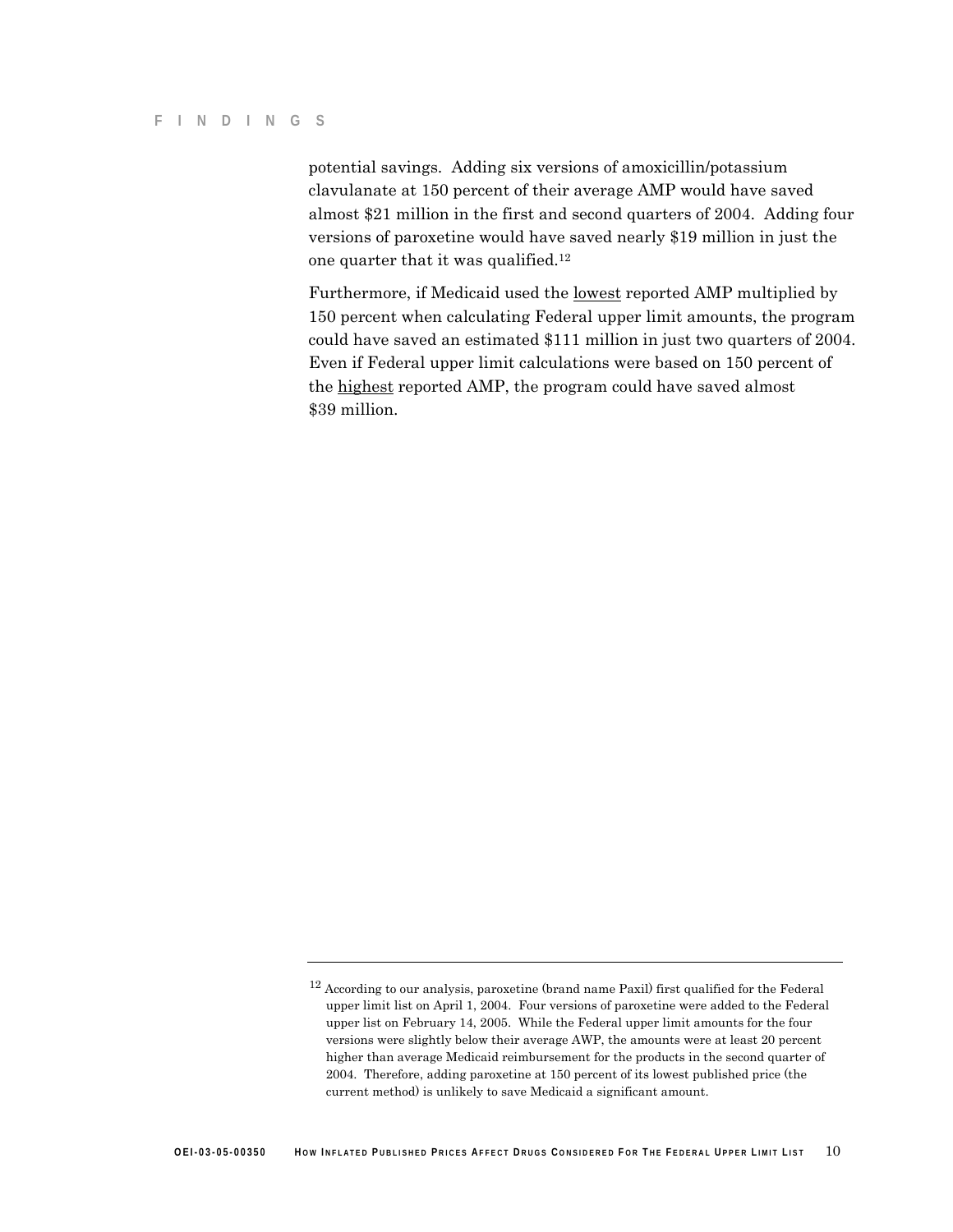In the past several months, the President, Congress, and individual State Medicaid programs have expressed heightened interest in ensuring that Medicaid drug reimbursement amounts more closely resemble actual acquisition costs. In addition, the OIG has recently released a number of reports that once again showed that the published prices used as the basis for Medicaid reimbursement bear little or no resemblance to prices based on actual sales, especially for generic drugs. The Federal upper limit program is particularly affected by this disconnect between published prices and acquisition costs among generic drugs.

Congress created the Federal upper limit program to help Medicaid take advantage of current market prices for lower-cost generic drugs. However, Federal regulation requires that Federal upper limit amounts be based on 150 percent of the prices published in national compendia. Not only does the pricing methodology prescribed by Federal law cause artificially high Federal upper limit amounts for those products on the Federal upper limit list, it also causes other qualified drugs to never be included on the list in the first place. This secondary effect is costing Medicaid millions of dollars per year, in addition to the considerable losses the program faces due to the inflated prices of drugs already on the Federal upper limit list.

Based on years of work by OIG, GAO, and others revealing the inflated nature of AWPs and other published prices, the Medicare program eliminated the use of AWP in its pricing methodology for Part B covered drugs. The fact that Medicaid still uses these published prices to determine Federal upper limit amounts makes little sense. We believe that reimbursement in general and Federal upper limit amounts in particular should reliably reflect the actual costs of drugs to pharmacies. Consequently, there is an urgent need for the Medicaid policymaking community to revise Federal upper limit policies, thereby ensuring that reimbursement amounts for generic drugs accurately reflect market prices, and that the Federal upper limit program better meets its original intent.

#### **Agency Comments**

CMS concurred with our findings, stating that the use of published prices as the basis for Federal upper limit amounts precludes the addition of some drugs to the Federal upper limit list. CMS also noted the recent changes to the basis of reimbursement for Medicare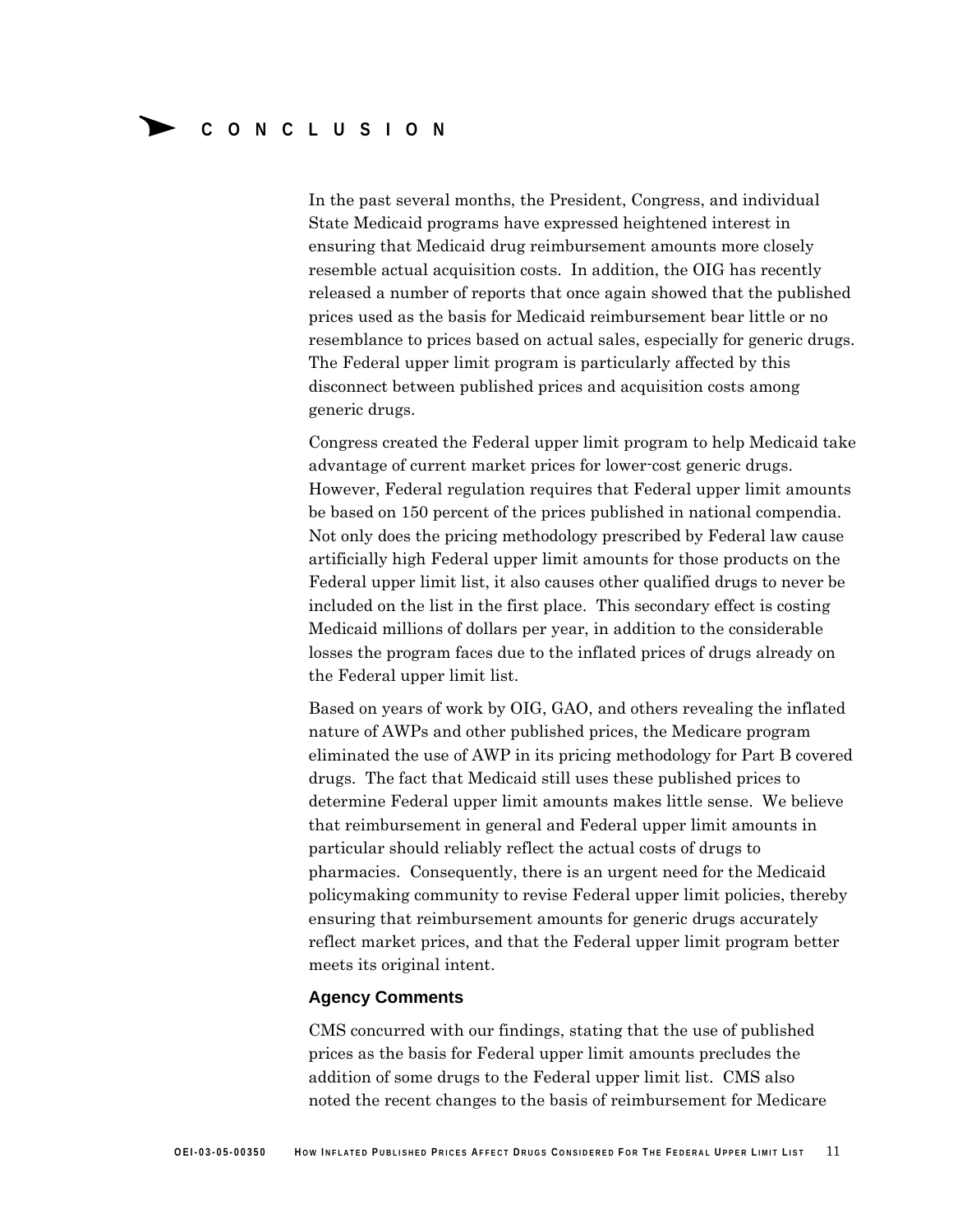#### **C O NCL USIO N**

drugs made by the MMA, and indicated that the same types of measures should be enacted for Medicaid. The full text of CMS's comments is presented in Appendix A.

### **OIG Response**

OIG appreciates CMS's comments on this report, and looks forward to assisting CMS and Congress in their efforts to reform Medicaid's current reimbursement methodology.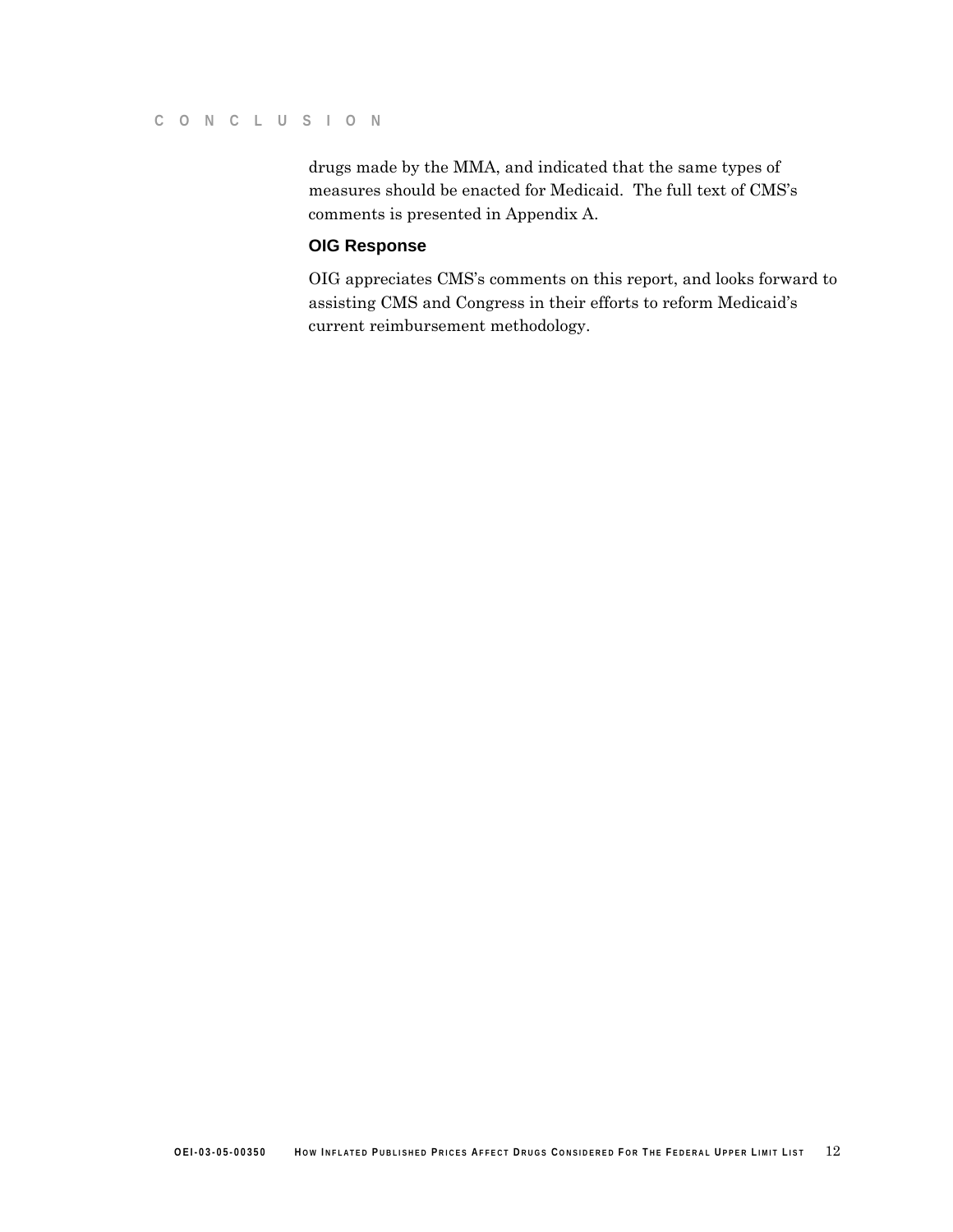

#### Comments from the Centers for Medicare & Medicaid Services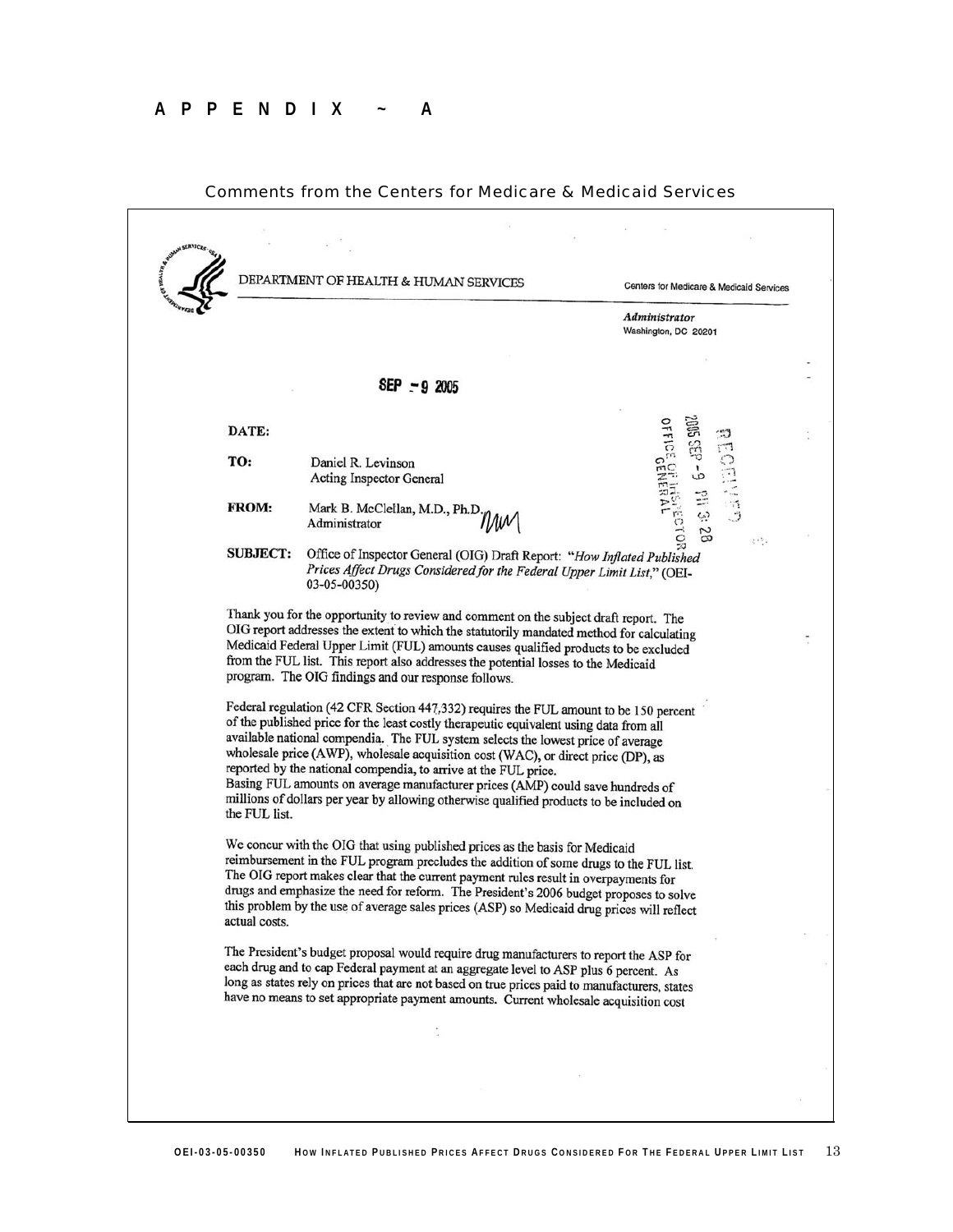#### **APPENDIX ~ A**